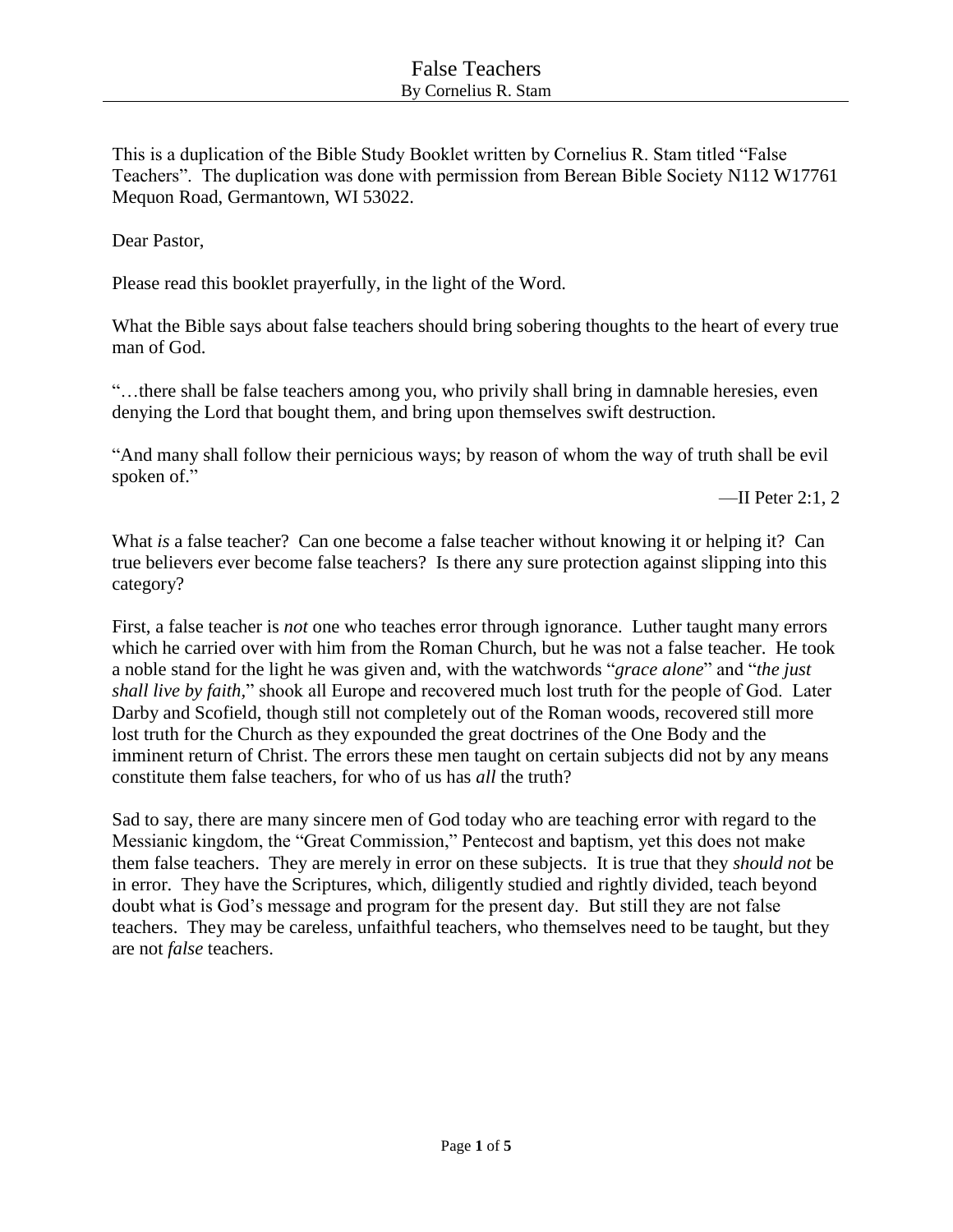The term "false teacher" denotes deceit and faithlessness in the teacher *himself*—in his character and conduct. A comparison with similar terms in the New Testament Scriptures will bear this out.

Matt. 7:15 refers to "FALSE PROPHETS" as "*wolves*" parading "*in sheep's clothing*."

Matt. 24:24 predicts that "FALSE CHRISTS" will seek to "*deceive*" even "*the very elect*."

II Cor. 11:13 speaks of "FALSE APOSTLES" as "*deceitful* workers."

Gal. 2:4 tells of "FALSE BRETHREN" who were "*unawares* brought in"; who "came in *privily to spy out*" the Gentile believers' liberty in Christ and bring them into bondage.

Similarly II Pet. 2:1,2 warns that "FALSE TEACHERS" will "*privily* … bring in damnable heresies" and that "many shall follow their *pernicious ways*."

All this indicates that false teachers are deceitful, dishonest men who knowingly, willfully, deliberately teach what is untrue. Indeed, the word "false" in each of the five terms cited above is really a prefix in the Greek, meaning *lie* or *liar*.

Many sincere but uninstructed believers fail to realize that there are ungodly, unscrupulous men abroad, who parade as ambassadors for Christ in order to lead others astray. They suppose that all who teach from the Scriptures must at least be sincere and honest men, but the Spirit, who wrote the Scriptures, specifically warns us that through the Apostle Paul,

## **"That we henceforth be no more children, tossed to and fro, and carried about with every wind of doctrine, BY THE SLEIGHT OF MEN, AND CUNNING CRAFTINESS, WHEREBY THEY LIE IN WAIT TO DECEIVE" (Eph. 4:14).**

Let us not be so naive, then, as to suppose that in a world where Satan holds sway a mere profession of sanctity is a guarantee of integrity.

We must not conclude, however, that *all* false teachers are necessarily unregenerate, ungodly men. There are "*false brethren*" too (Gal. 2:4) and there are *degrees* of falseness. A sincere man of God may yet be tempted, by the prospect of popularity or the threat of persecution, the hope of gain or the fear of loss, to teach what he knows to be untrue, and *in that measure* he becomes a *false* teacher, untrue to his Lord, his calling and his conscience—and in that measure he will suffer spiritually.

A case in point is Peter, who, great man of God that he was, yet had to be rebuked publicly because of his "*dissimulation*," his hypocrisy, in going back on truths he knew (See Gal. 2:11, 12, 14). Another case is that of Barnabas, also an outstanding man of God, who when the others joined Peter, "*was carried away with their dissimulation*" (Ver. 13).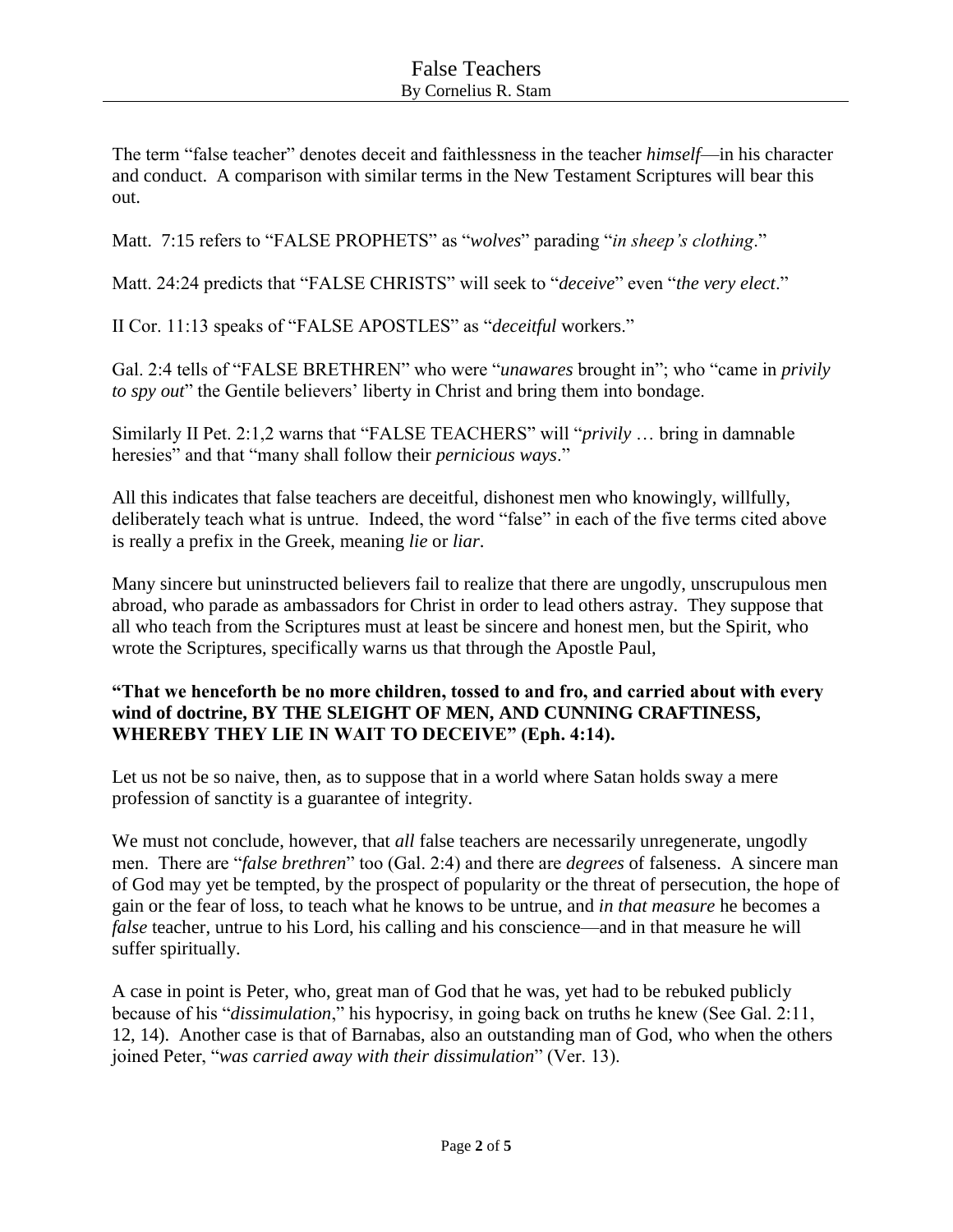It is just because men of God—even *great* men of God—can thus fail Him and us, that we must follow the example of the noble Bereans, who, after hearing Paul, "*searched the Scriptures daily, whether those things were so*" (Acts 17:11).

But let us turn again from hearer to teacher. None of us who occupy any place of leadership in the Church can boast that he has *all* the light. Yet, if we but stand true to the light we *have* received and sincerely seek for more, God will bless our ministry as surely as He blessed the ministries of Luther, Calvin, Wesley, Darby and Scofield.

Thus, many today who *sincerely* suppose that the Lord's commission to the eleven is *our* commission and that the Body of Christ began with Peter at Pentecost, are nevertheless being blessed and used of God. But the number of these is steadily decreasing. This issue has been so widely and thoroughly debated and it has been so conclusively proved that the Body began with *Paul*, that *other* apostle, and that *his* commission is ours, that there is seldom excuse for holding the traditional—and unscriptural—position.

For example, it is possible and, indeed, was once common, that a pastor, never having had cause to question that the "great commission" and water baptism belonged to the present dispensation, should seek to explain Mark 16:16 so as to make it conform to the teachings of Paul's epistles. The phrase, "*He that believeth and is baptized shall be saved*," he would sincerely argue, cannot mean just that, for Paul's epistles make it crystal clear that salvation is the gift of God, entirely apart from works; that "*To him that worketh not, but believeth on Him that justifieth the ungodly, his faith is counted for righteousness*" (Rom. 4:5).

But once the *dispensational* aspect of this passage has been explained to such a man and it has been pointed out to him that Mark 16:16 *does* mean what it says, because it belongs to a different dispensation; and that it thus harmonizes perfectly with its context, his position is vastly altered. He would now be false to God and man to resist the plain truth and twist these passages to conform them to his former view.

Often there are loyalties, ministries, personal gain or pride involved in such cases, but let the man of God take care that he does not, through self-will, start down the path of false teaching.

The terms of salvation under the so-called "great commission" are clear: "*He that believeth AND IS BAPTIZED shall be saved*." The unbeliever, of course, would not be eligible for baptism, thus: "he that believeth not [whether baptized or not] shall be condemned" (Mark 16:16).

Those who would use the discredited argument that the closing verses of Mark are not in the inspired original should reflect that Peter, working under the "great commission" and "filled with the Holy Ghost," commanded his hearers:

## **"REPENT, AND BE BAPTIZED EVERY ONE OF YOU IN THE NAME OF JESUS CHRIST FOR THE REMISSION OF SINS, AND YE SHALL RECEIVE THE GIFT OF THE HOLY GHOSTS" (Acts 2:38).**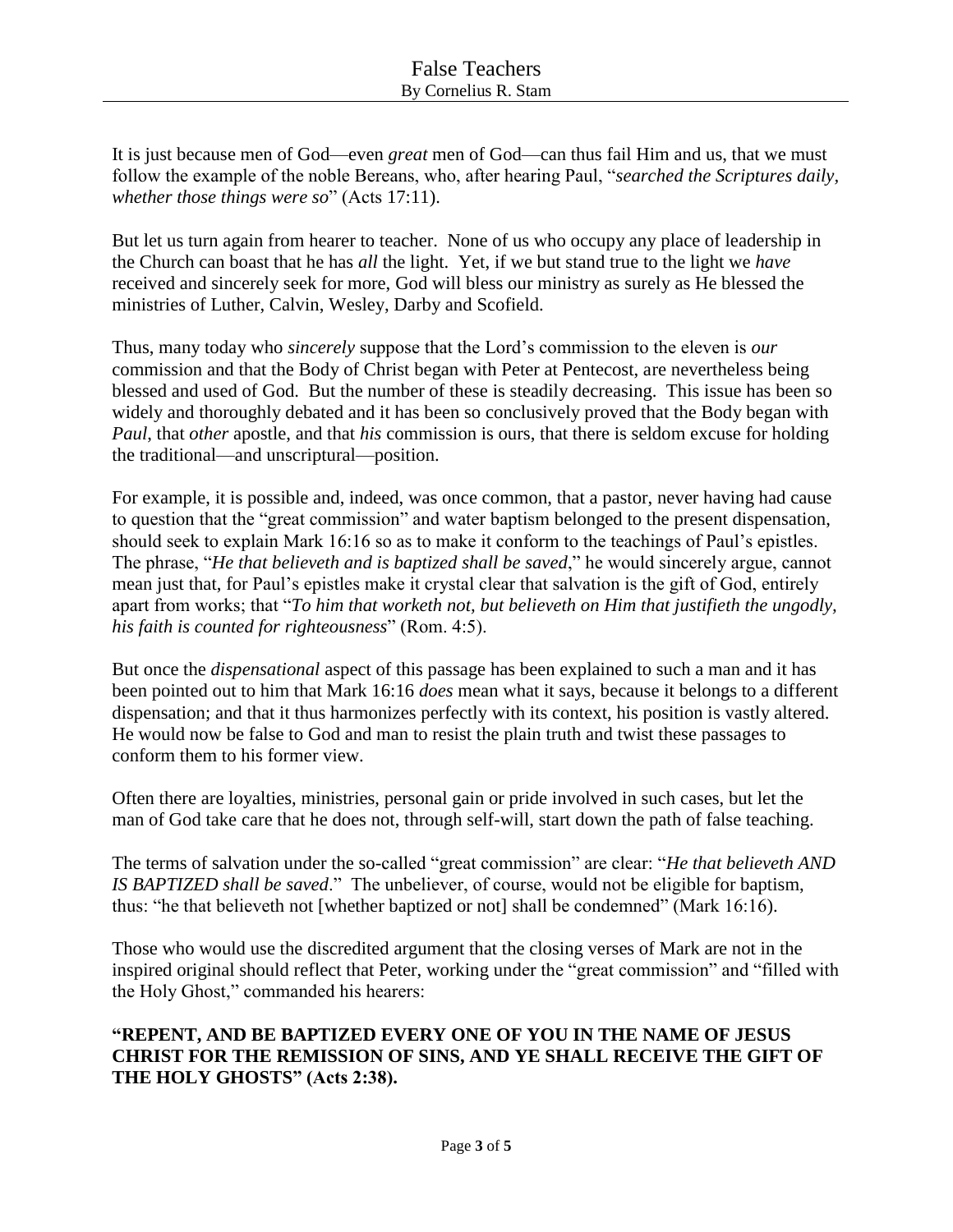This is how Spirit-filled Peter interpreted his commission. And the place of water baptism here is not one whit different from the place it held in the ministry of John the Baptist, for of him too we read:

## "**JOHN DID BAPTIZE IN THE WILDERNESS, AND PREACH THE BAPTISM OF REPENTANCE FOR THE REMISSION OF SINS" (Mark 1:4).**

When a man of God who has been confronted and troubled by these facts twists Mark 16:16 to teach that "he that believeth and is saved should *then* be baptized" and goes on to pervert Acts 2:38 and other Scriptures which stand in his way, he is already *in that measure* a false teacher, untrue to God, the Word and his own conscience. His hearers will do well to ask what *other* plain passages he will next corrupt and *he* will do well to take care lest he go farther down this dark path to become a "castaway"\* and stand before the judgment seat of Christ rebuked and ashamed.

How important, then, are the words of Paul to Timothy, and of the Holy Spirit to us:

## **"…WAR A GOOD WARFARE; HOLDING FAITH AND A GOOD CONSCIENCE; WHICH SOME HAVING PUT AWAY CONCERNING [THE] FAITH HAVE MADE SHIPWRECK" (I Tim 1:18, 19)**

There are many, alas, to whom this passage applies! When further light put them to a moral test, instead of warring a good warfare and holding on to faith and a good conscience, they put these aside and made shipwreck of the faith.\*\*

If it is true that the spiritual leaders of our Lord's day took the key of knowledge away from the common people and hindered them from entering into greater blessings by their resistance to truth (Luke 11:52) it is equally true that many of *our* spiritual leaders, yes Fundamentalist leaders, are taking away the key of knowledge from thousands who, unhindered, would soon be rejoicing in the fullness of grace, their oneness in Christ and "the riches of the glory of this mystery."

 $\overline{\phantom{a}}$ \* The word in I Cor. 9:27 is the exact opposite of "approved" in II Tim 2:15.

\*\* In the first instance the word "faith" in this passage has the idea of *integrity*, *worthiness* to be *trusted*; in the second, with the definite article before it, it denotes *what is to be believed*.